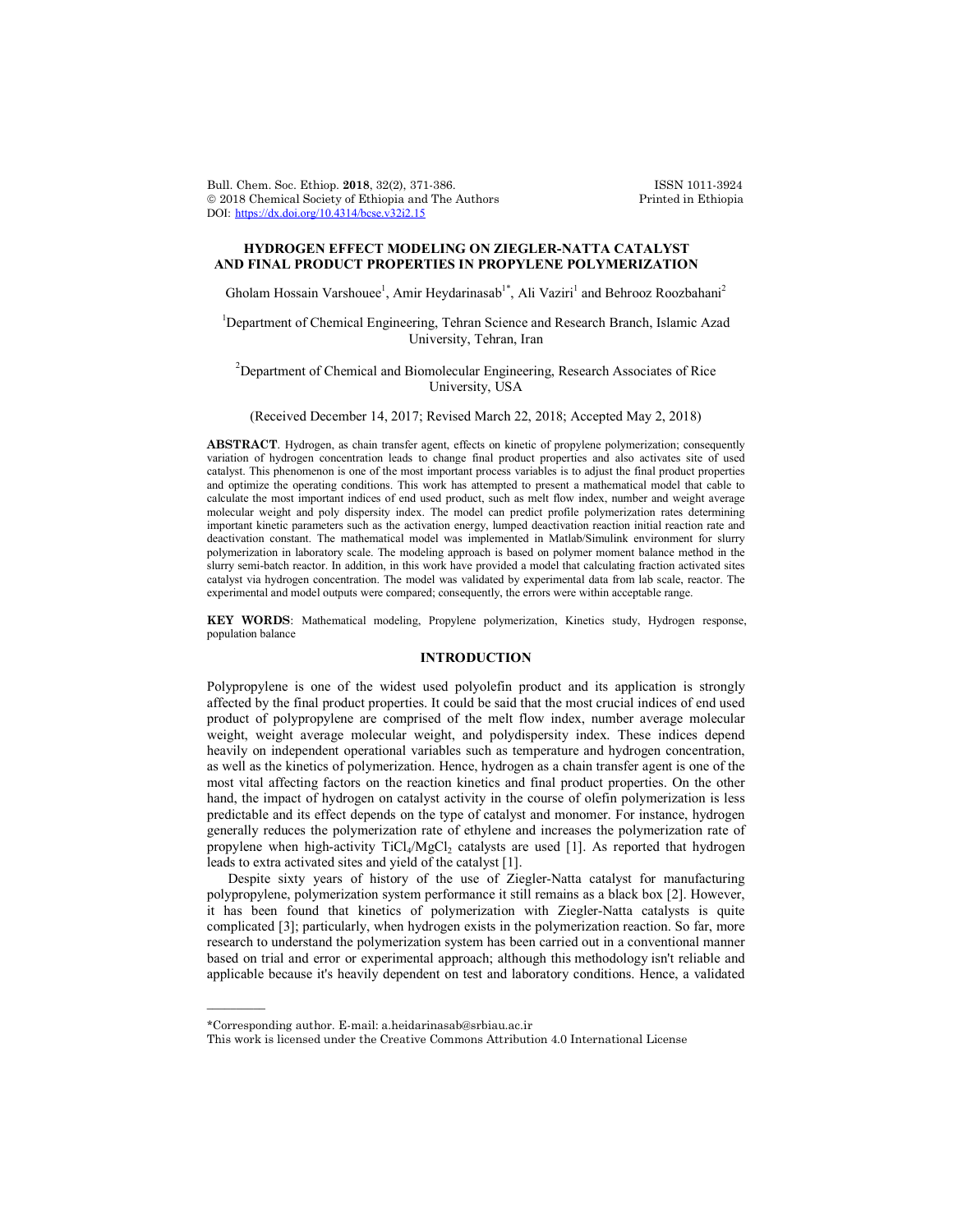model that could be able to predict the impact of hydrogen of polymerization rate, final product properties, vital kinetics parameters and most of all calculating activated site percentage and yield of the catalyst by changing the concentration of hydrogen is inevitable. Up to now despite disputing on the role of hydrogen upon the polymerization, to the best of our knowledge there is no validated mathematical model presented that could be able to predict mentioned gaps simultaneously. In this study, we tried to propose a validated model to cover the gap.

To date, more articles published on the field of polypropylene polymerization modeling have been concerned with heat and mass transfer inside the catalyst particles the slurry polymer particles [4-5] or on the basis of the mechanism of reaction and how the particle increase regarding multigrain [6-8]. Their models have been focused on mathematical calculations without validation with experimental data. The other researchers were only targeted on loop reactors [2, 9] and fluidized-bed reactors (FBRs) [10], namely bulk and gas phase polymerization that they are not applicable to slurry reactor. In the regard to rate profiles of propylene polymerization, the first article in the liquid phase (i.e. bulk polymerization, no slurry) was issued by Samson *et al.* [11] and some authors investigated the hydrogen effect on kinetics experimentally without paying attention to polymerization rate and final product properties [12, 13].

Al-haj Ali *et al.* proposed a generalized model for hydrogen response based on the dormant site theory in liquid propylene polymerization [14]. His research work was based on experimental data, and there was no validated mathematical model that might be capable of predicting polymerization rate profile and indices final product properties simultaneously. Zacca *et al.* modeled industrial scale loop reactor by using non-ideal continuous stirred tank model to explain the industrial process and compared their simulation results with commercial plant data. The research targets defined to predict the macroscopic of the process, dynamics of the plant, advanced control strategies, grade transitions, and average polymer. In the paper, despite offering formulas for some important final properties such as number average molecular weight  $(M_n)$ ; weight averages molecular weight  $(M_w)$  and polydispersity index (PDI); no mentioned about validating the model with them. Furthermore, no considered concerning the effect of hydrogen on the vital indices of final production and kinetics and catalyst activation [3].

In relation to investigating hydrogen effect during propylene polymerization, many experimental studies have been carried out, but the results of these studies have been ambiguous and even contradictory. Guastalla and Gianinni experimentally concluded that when hydrogen exists in the system, the initial rate and activity of catalyst increase about 2.5 times than when not hydrogen in propylene polymerization reactor [15]. Spitz *et al.* described that low hydrogen concentrations in the reactor lead to causes of the enhancement of the rate profile, higher hydrogen levels increased lowered activity and increased deactivation [16]. Rishina *et al.* reported that in their study, there was a similar activation effect for hydrogen and they pointed out that such an effect is reversible and temporarily [17]. Some scholars confirmed a similar hydrogen activation effect for different catalyst types and polymerization media [10, 18]. Contrary to these findings, Soga and Siona obtained that propylene polymerization rate decreases with increasing hydrogen partial pressure. The authors justified their findings happened due to the slow addition of the monomer to the catalyst-hydrogen bond formed in the step of chain transfer to hydrogen [19]. Regardless of previous reports, Kahrman *et al.* achieved different conclusions and reported that hydrogen has not only an effect on the polymerization rate for low hydrogen concentrations but also the rate of polymerization decreases at high hydrogen concentration; the authors explained this phenomenon because of adsorbing hydrogen to activated sites of catalyst, amount of activated sites for polymerization are decreased, then the polymerization rate is reduced [20].

Nevertheless, up to now, these disputings have been continued. In 2013, Luo *et al.* modeled loop propylene polymerization reactors in bulk media. The model targeted on commercial reactor variables without paying attention to kinetics study and final product properties [21].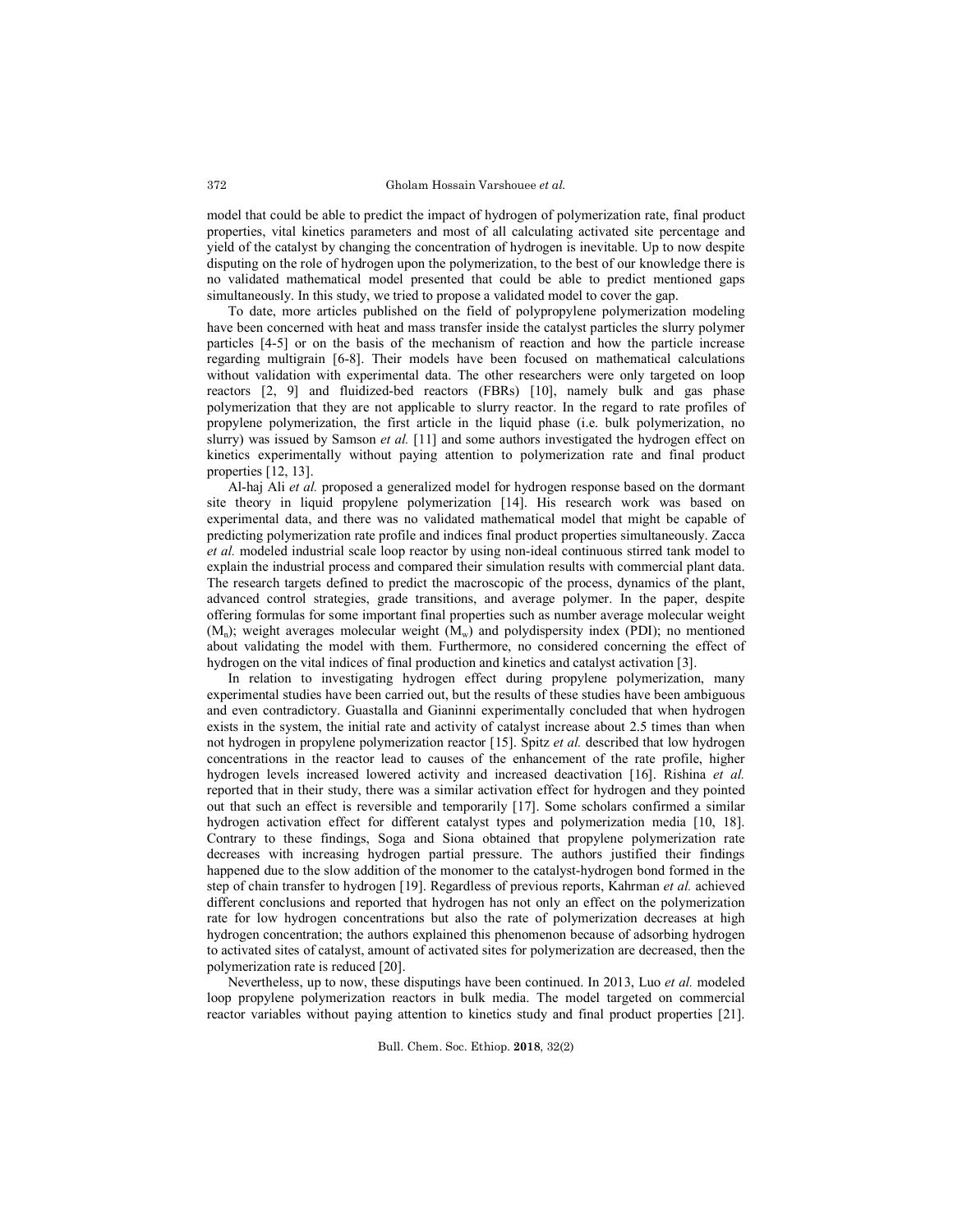Next year, another paper published on modeling of multi-scale PP properties, but in FBR reactor [22]. Recently, in 2016, Song *et al.* drew their attention to a simulation of liquid polypropylene polymerization reactors based on Sheripol technology as well as preceding work. Although they paid attention to some final product properties such as average molecular weight and polydispersity, their simulation was not suitable for kinetics study and predicting final product properties [23].

On the whole, in regarding conflicting results reported, particularly while hydrogen exists in the reactor system; the effect of hydrogen on the reactor is still vague and unclear. Consequently, a validated model of profile polymerization rate that could be predicted correctly the system is inevitable. Despite the importance of the matter, a few investigators have been pied attention to this subject, however so far, no a comprehensive validated model to reply the existing gap has been presented. The aim of this work is to present a validated model to predicting profile polymerization rate, the effect of hydrogen concentration on profile rate, calculating the model of the fraction activated sites catalyst via hydrogen concentration and identifying vital kinetic parameters such as  $(E_a, E_p, Rp_0, K_d)$ . In addition, the model is capable to calculate the most important final product index, such as melt flow index (MFI), number average molecular weight ( $M<sub>n</sub>$ ), weight average molecular weight ( $M<sub>w</sub>$ ) and poly dispersity index (PDI). In addition, another purpose of this paper is to reveal the impact of hydrogen content on the fraction of activated catalyst sites during polymerization. The model was carried out in a Matlab/Simulink environment and afterward, the model was validated with experimental data in slurry polymerization and investigated hydrogen response on the kinetic reaction. The global errors between the model outputs and experimental data are an acceptable margin of error.

## **EXPERIMENTAL**

#### *Materials*

The 4th generation of spherical MgCl<sub>2</sub> supported Ziegler-Natta catalyst containing 3.6 wt% Ti and diisobutyl phthalate (DIBP) as internal donor supplied by Sudchemie, Germany. Triethylaluminium (TEA of 98% purity) from Merck, Germany, diluted in n-heptane was used as a cocatalyst and the so-called external donor (cyclohexyl methyl dimethoxy silane) were purchased from Merck and was used without further purification. Polymer-grade propylene was provided from Shazand Petrochemical, Iran and was used as received. Hydrogen and nitrogen used were of >99.999% purity. Nitrogen was further purified by passing over beds of absorbents.

### *Polymer synthesis*

In this study, slurry homopolymerization was carried out in heptane media. Polymerization reactor was a one-liter stainless steel vessel manufactured by Buchi Co.; polymerization set-up was designed in order to conduct slurry polymerization in one vessel. A high-pressure  $N_2$  line was used to transfer liquid monomer and catalytic system into the reactor. The catalyst system was injected into the reactor through a stainless steel cylinder under  $N_2$  atmosphere. All gases were first purified online by passing through three purification trains (containing molecular sieves) in series. The individual gases were then filtered and flow of each reactant was measured and controlled with a mass flow controller manufactured by Brooks.

Experimental Rp-t curves come for setup monitor, then the molecular weight of products are measured by gel permeation chromatography (GPC), employing an Agilent PL-220 model with TSK columns at 155 ºC using 1,2,4-trichlorobenzene as a solvent. The GPC was calibrated with the narrow molecular weight distribution polystyrene standard as a reference. MFI of samples is evaluated according to ASTM 1238 at a temperature of 230  $^{\circ}$ C and load of 2.16 kg.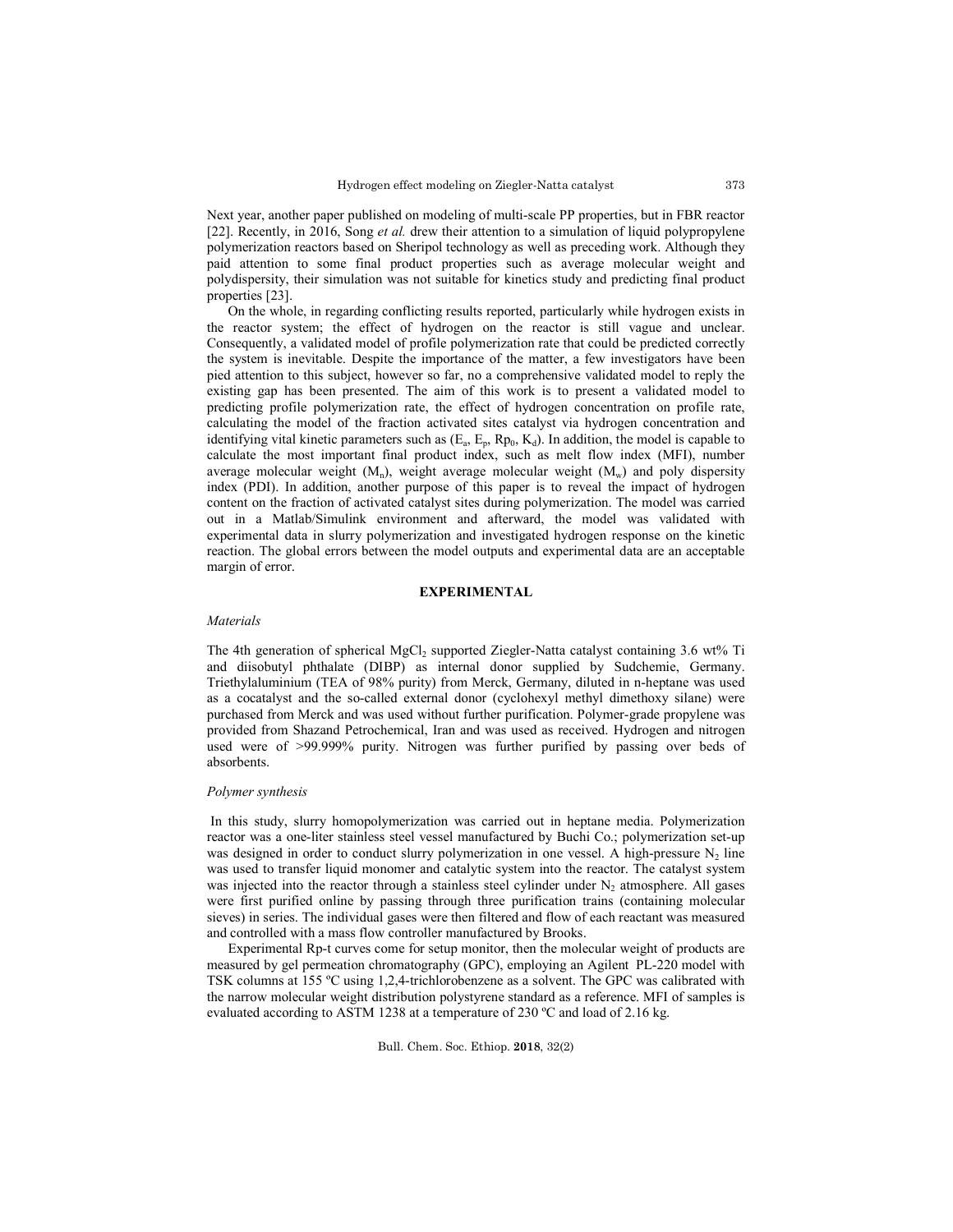## *Polymerization procedure*

A typical polymerization procedure was consisting of reactor preparation, polymerization, and discharge. Details are as follows: Firstly, the reactor was flushed with nitrogen gas during 1 hour at 90 °C and was reduced reactor temperature until 20 °C, then purged with propylene gas in 15 min. Afterward, 500 mL heptane as a solvent was introduced to the reactor; next, all the inputs and outputs of the reactor were closed and were stirred at 200 rpm in 5 min for solvent degassing under a vacuum pump. Subsequently, hydrogen was entered to the reactor (based on recipe condition), then propylene was introduced to reactor according to controller program, then the reactor was heated up until reach to equilibrium thermodynamic conditions ( $T = 70$ )  $^{\circ}$ C, P = 7.5 bar), finally the reactor was ready to injecting catalyst for starting polymerization. Injecting catalyst to the reactor was carried out under pressure via an injection system during polymerization time (two hours) at the constant temperature and pressure, that is to say, the reactor was executed under isothermal and isobar reactor condition. Data were collected every five seconds.

It is worth mentioning that catalyst preparation should be done according to the recipe in a glove box under a nitrogen atmosphere 20 min before injection to the reactor. After each experiment, the resulting polymer was dried under an ambient condition under Laboratory hood for 24 hours.

### *Modeling*

#### *Assumptions*

The following modeling assumptions are considered: (1) It was supposed that propylene polymerization was carried out in the amorphous phase and amorphous phase concentrations during the polypropylene polymerization are at the thermodynamic equilibrium condition that obeys from Sanchez and Lacombe Equation(SLE) [24] for calculating the amount of  $X = C_H$ C<sub>m</sub>, the hydrogen molar ratio. (2) It was assumed that  $\gamma_1 = \gamma_2 = \gamma_{\text{NC}}$ . Where  $\gamma$  is equilibrium constant and NC is a number of solvent in slurry phase components [3]. (3) The reaction temperature, pressure, and monomer concentration were kept constant during the polymerization process. (4) The resistance of both mass and heat transfer and the diffusion effect of the reactants were ignored. (5) It was assumed that the propagation constant is independent of the length of the growing polymer chain. (6) Using "dormant sites theory" for activating catalyst by hydrogen concentration [14].

## *Formulation*

As olefin polymerization kinetics with Ziegler-Natta catalysts might be fairly complicated [3]. To date, several reaction steps have been proposed in the literature [3, 9]. However, the most comprehensive steps were proposed by Zacca [3]. The ODE mass balance equations in the model are as follows:

$$
\frac{dC_{j,R}}{dt} = \left[\frac{Q_j C_{j,f}}{V_R}\right]_{\text{feed}(\text{input})} - \left[\frac{V_{\zeta}^2 Q_0 C_{j,R}}{V_R}\right]_{\text{output}} + R_j \tag{1}
$$

where

$$
C_{j,R} = \frac{Mole \text{ of } j}{Total \text{ Volume}}
$$
 for  $j = 1,2,...,NC$   

$$
\eta_j = \frac{C_{j,a}}{C_{j,l}}
$$
 for  $j = 1,2,...,NC$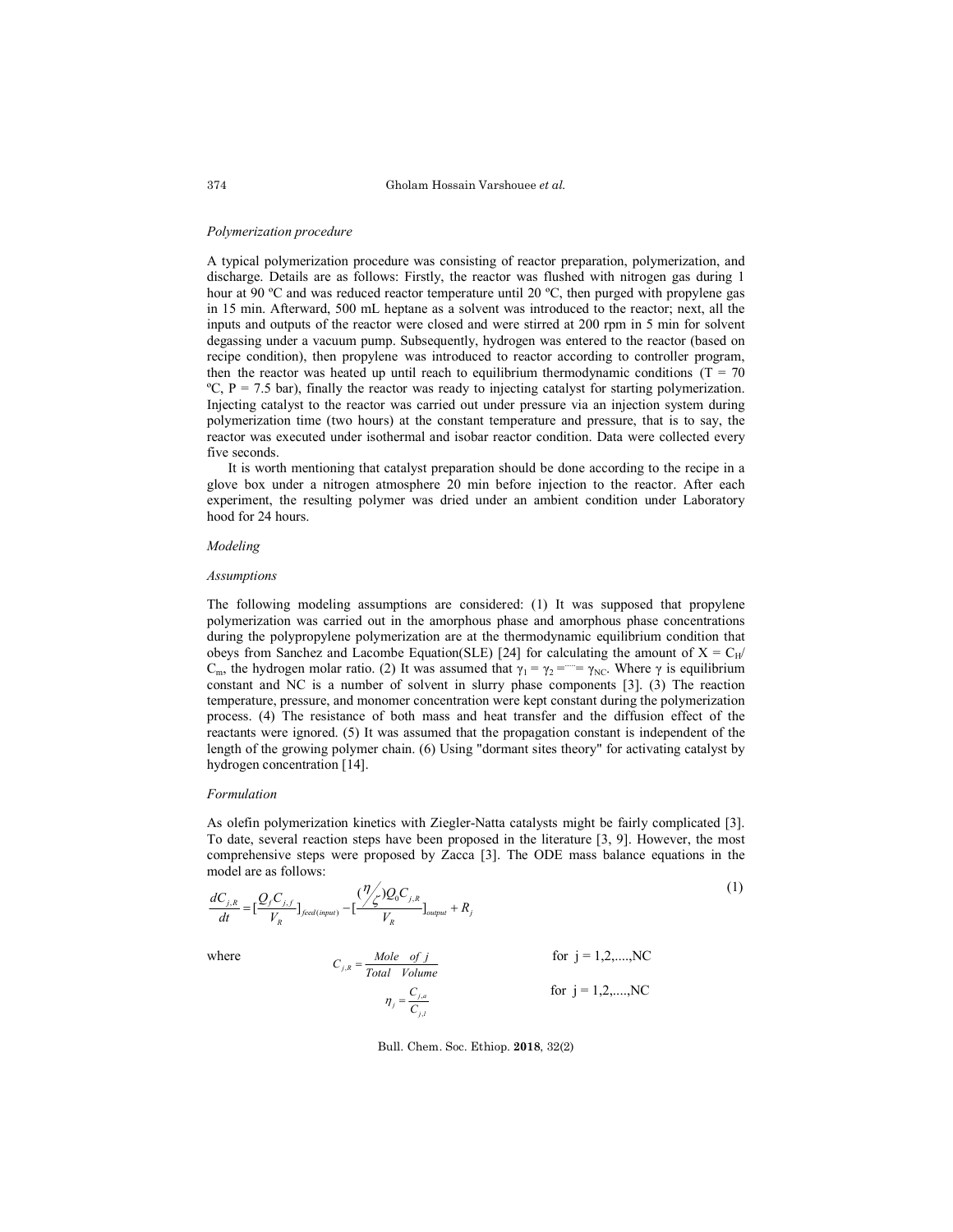$$
\zeta_j = \frac{C_{j,o}}{C_{j,R}} = \frac{\rho_0}{\rho_R} \cdot D_f
$$
 where :  $(\eta/\zeta) = \begin{cases} \eta & \text{for } l \text{ is a constant,} \\ \zeta & \text{for } \text{so lid } \text{ phase } \text{ components} \end{cases}$ 

 $Q_f$ ,  $Q_0$ , and  $Q_R$  are feed volumetric flow rate, reactor-output volumetric flow rate and volumetric recirculation flow rate in respectively. In addition to Eq. (1),  $V_R$  and  $R_i$  are defined as reactor volume and j component reaction rate.

Since the model is a semi-batch process and assumed constant monomer concentration during the polymerization, the input and output terms are eliminated  $(Q_f$  and  $Q_0)$  then the terms of  $\eta$  and  $\zeta$  are meaningless for our study. Table 1 shows possible reactions with their rate equations in the polymerization reactor. The concentration variations with time used in modeling are as follows:

$$
C_j = C_H, C_A, C_E, C_{Mi}, C_B, C_S, C_{cat}, P_0^k, \mu_0^k, \mu_1^k, \lambda_0^k, \lambda_1^k, \lambda_2^k
$$

where k is site number of the catalyst. In this study, it is supposed that the catalyst has monosite, and then k is equal to one. Here,  $C_H$ ,  $C_A$ ,  $C_E$ ,  $C_M$ ,  $C_B$ ,  $C_S$ ,  $C_{cat}$ , and  $P_0$  are the concentration of hydrogen, co-catalyst (aluminum alkyl), electron donor, monomer, poison, site transfer, catalyst and potential site in the polymerization in respectively. Table 2 listed the component rate equations and moment equations have been used in the model. The final product properties of polypropylene can be estimated by the moment equations. The basic polymer properties, called as end-use properties, are four items; Number average molecular weight  $(M_n)$ , weight average molecular weight  $(M_w)$ , melt flow index (MFI) and polydispersity index (PDI). The relationship between the moment and these indices are defined by the following equations:

$$
\overline{M}_n = \sum_{K=1}^{Ns} \sum_{i=1}^{Nm} \frac{\lambda_{\delta_i}^k}{\lambda_0^k} \overline{M}_i
$$
\n(2)

$$
\overline{M}_{w} = \lambda_{2} \cdot \sum_{k=1}^{N_{s}} \lambda_{0}^{k} \overline{M}_{n} \left( \sum_{\substack{N=1 \text{odd} \\ \text{odd } k}}^{N_{s}} \lambda_{\delta_{i}}^{k} \right)^{2}
$$
\n(3)

Then : 
$$
DPI = \frac{M_w}{M_n}
$$
 (4)

As melt flow index is a function of molecular weight through, the below power-law-type equation is suggested.

$$
MFI = a \cdot (\overline{M_w})^b \tag{5}
$$

a and b parameters are calculated by fitting proprietary experimental data. It will be discussed later in results and discussion.

### *Determination of the kinetic parameters*

A typical polymerization rate profile is comprised of two following area; (I) initial polymerization start-up zone and (II) the quasi-steady-state zone [14]. Each zone has a significant meaning in the kinetic analysis; detailed discussions of these issues have a considerable debate and are not repeated here for the sake of brevity.

Pater *et al.* [12] and some other researchers [13, 14] have showed the rate of polymerization at isothermal conditions can be described as a first-order process in monomer concentration and the deactivation of the catalyst as a first-order process in the number of active sites, the following equations are used: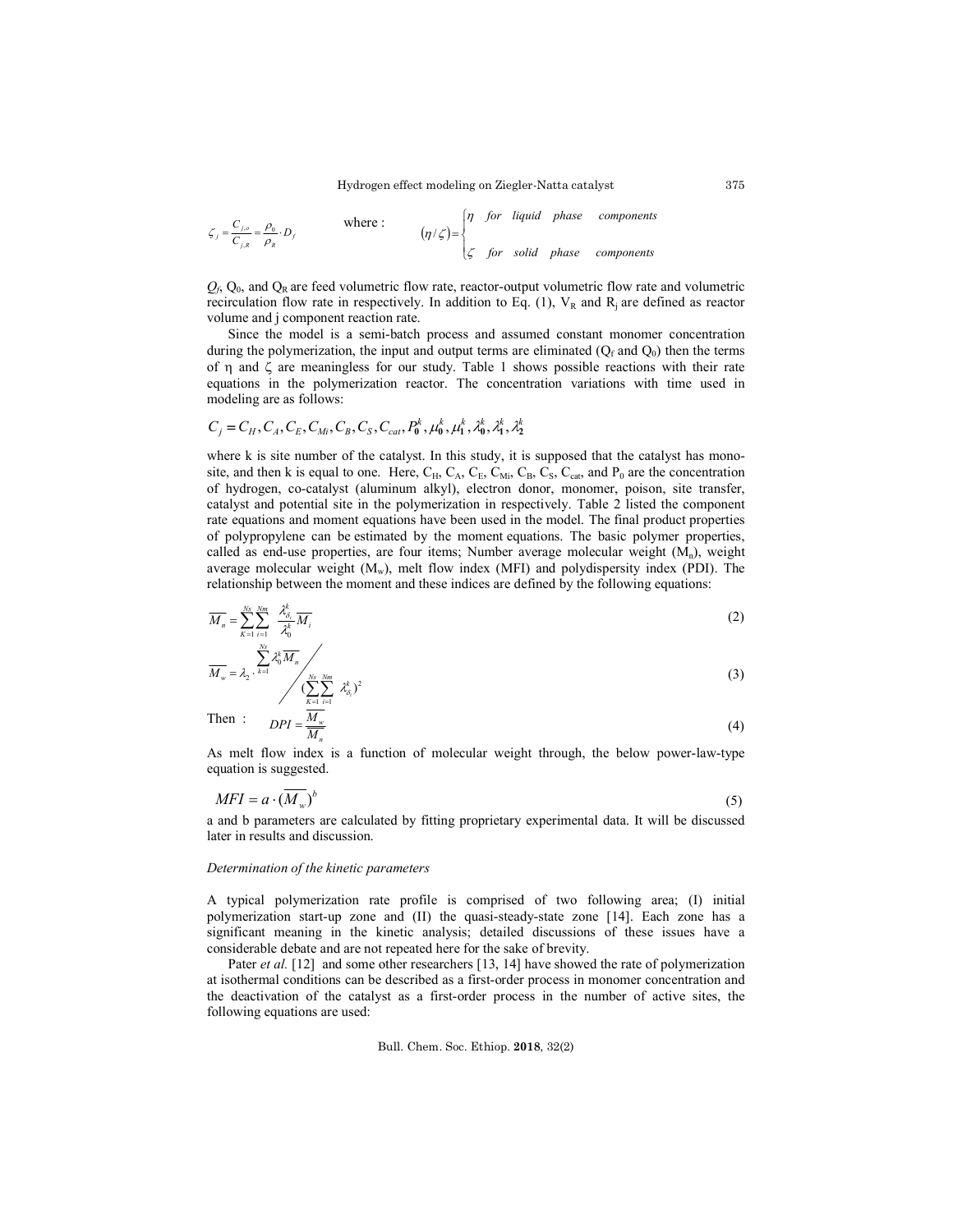$$
R_p = K_p C_n C = R_{p0} \bullet \exp(-k_d \text{ of}) = R_{p0} \bullet \exp(-\frac{E_a}{RT})
$$
\n(6)

$$
\frac{dC^*}{dt} = -K_d C \text{ , where K } k_d = k_{d0} \cdot \exp(\frac{-E_{a,d}}{RT}) \tag{7}
$$

Here,  $Rp_0$  is the initial reaction rate,  $k_d$  the deactivation constant,  $E_{a,d}$  the activation energy for the lumped deactivation reaction, C activated site of the catalyst during polymerization, t shows time, and T indicates the temperature. So it could be calculation with profile rate curve of polymerization  $(t = 0)$ .

Obviously, for finding Rp at the isothermal condition, two parameters namely  $Rp_0$  and  $K_d$ should be obtained. The  $Rp_0$  and  $K_d$  are determined graphically by plotting the natural logarithm of the reaction rate versus polymerization time, a linear fit can be made where the slope of the fit line is  $K_d$ , and the intercept is  $Rp_0$ . Due to the rate of polymerization has a dependency on temperature, with having  $Rp_0$  at different temperatures by using Arrhenius Eq. (6), the activation energy of any type of catalyst is easily predictable.

Table 1. Possible reactions with their rate equations in the polymerization reactor.

| Reaction step                            | Component   | Reaction                                                        | Rate equation                                                  |
|------------------------------------------|-------------|-----------------------------------------------------------------|----------------------------------------------------------------|
| Site activation                          | Hydrogen    | $C_n + H_2 \rightarrow P_0^K$                                   | $R_{aH}^{K} = k_{aH}^{k} C_{n} C_{H,a}^{O_{aH}^{k}}$           |
|                                          | Al-alkyl    | $C_n + A \rightarrow P_0^K + B$                                 | $R_{aA}^{K} = k_{aA}^{k} C_{n} C_{Aa}^{O_{aA}^{k}}$            |
|                                          | Monomer i   | $C_n + M_i \rightarrow P_0^K + M_i$                             | $R_{aMi}^K = k_{aMi}^k C_p C_{Mi}^{O_{aMi}^{\wedge}}$          |
| Chain initiation                         | Monomer i   | $P_0^k + M_i \rightarrow P_{\delta_{i}}^K$                      | $R_{p_{0i}}^{K} = k_{p_{0i}}^{k} P_{0}^{K} C_{M,a}$            |
| Chain propagation                        | Monomer j   | $P_{n,i}^K + M_i \stackrel{Kp}{\rightarrow} P_{n+\delta_i,j}^K$ | $R_{Pii}^K = k_{Pii}^k P_{n,i}^K C_{M_i,a}$                    |
| Chain transfer                           | Hydrogen    | $P_{ni}^K + H_2 \rightarrow P_0^K + D_n^k$                      | $R_{cHi}^{K,n} = k_{cHi}^k P_{n i}^k C_{H a}^{O_{cHi}^k}$      |
|                                          | Monomer j   | $P_{n,i}^K + M_i \rightarrow P_{\delta_{n,i}}^K + D_n^k$        | $R_{cM_u}^{K,n} = k_{cM_u}^k P_{n,i}^K C_{i,a}^{C_{cMji}}$     |
| Site deactivation                        | Hydrogen    | $P_{ni}^K + H_2 \rightarrow C_d + D_{ni}^k$                     | $R_{aHi}^{K,n} = k_{dH}^k P_{n,i}^K C_{H,a}^{O_{dH}^k}$        |
|                                          |             | $P_0^K$ + $H_2 \rightarrow C_d$                                 | $R_{dH0}^{K} = k_{dH}^{k} P_{0}^{K} C_{Hg}^{O_{dH}^{k}}$       |
|                                          | Al-alkyl    | $P_{ni}^k + A \rightarrow C_d + D_n^k$                          | $R_{dAi}^{K,n} = k_{dA}^k P_{n i}^K C_{A a}^{O_{dA}^{\kappa}}$ |
|                                          | Spontaneous | $P_{ni}^K \rightarrow C_d + D_n^k$                              | $R_{dSni}^{K,n} = k_{dSn}^k P_{n.i}^K$                         |
|                                          |             | $P_0^K \to C_d$                                                 | $R_{dSp0}^{K} = k_{dSp}^{k} P_0^{K}$                           |
| Using dormant sites theory [14]          |             |                                                                 |                                                                |
| Dormant site formation                   |             | $C_i + M \xrightarrow{K_s} S_{i+1}$                             |                                                                |
| Dormant sites reactivation by $H_2$      |             | $S_i + H_2 \xrightarrow{K_{reh}} C_0 + D_i$                     |                                                                |
| Reactivation of dormant sites by monomer |             | $S_i + M \xrightarrow{K_p} S_{i+1}$                             |                                                                |
| Deactivation                             |             | $C_i \xrightarrow{K_d} D_i$                                     |                                                                |

Bull. Chem. Soc. Ethiop. **2018**, 32(2)

376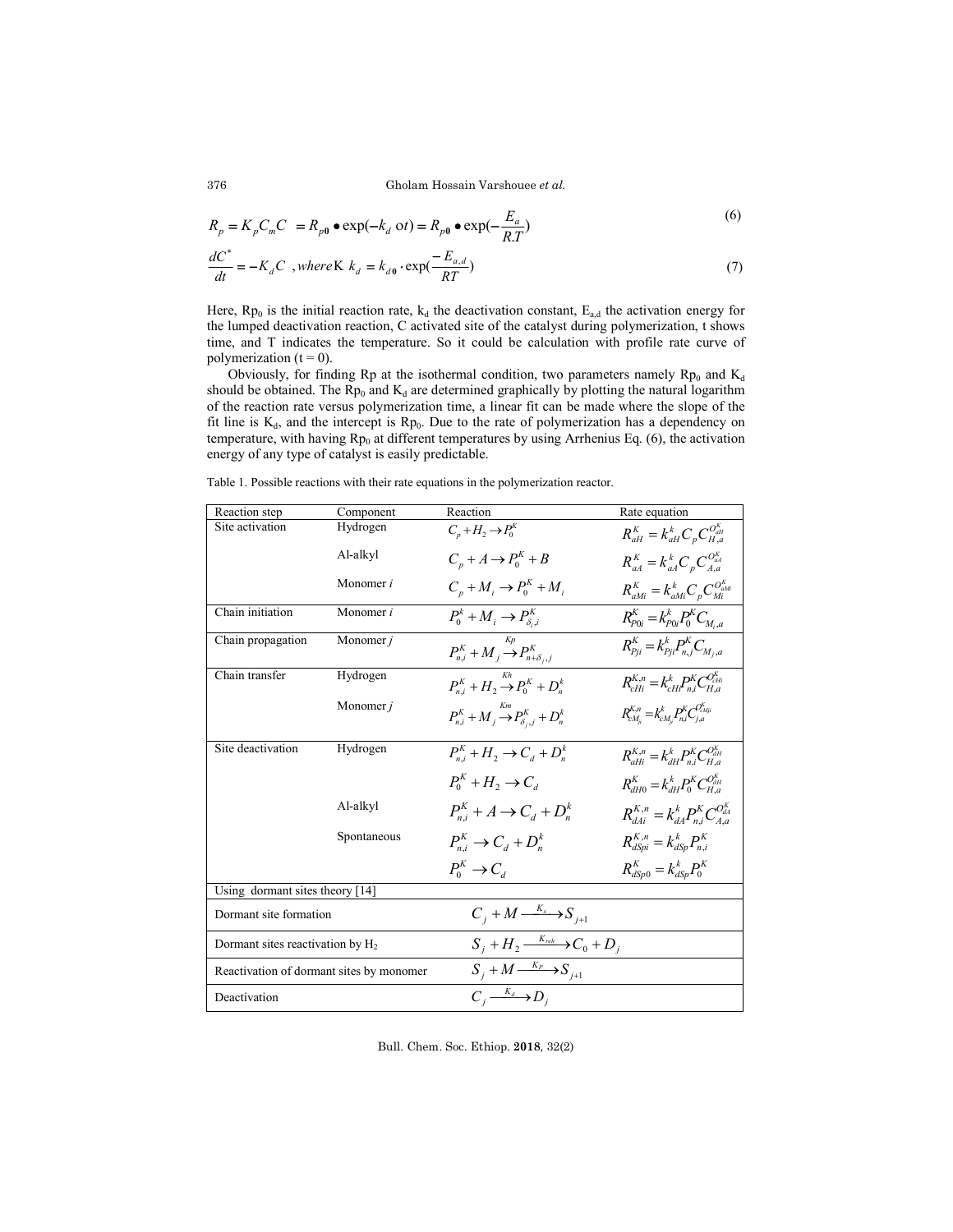Table 2. The component rate and moment equations used in the model [3].

| Hydrogen                            | $R_{H}=-\sum_{K=1}^{nx} [R_{aH}^{k}+R_{rH}^{k}+R_{dH0}^{k}+\sum_{i=1}^{Nm}\sum_{n=s}^{\infty} (R_{cHi}^{k,n}+R_{dHi}^{k,n})]$                                                                                                                                                                                                                                                                                     |
|-------------------------------------|-------------------------------------------------------------------------------------------------------------------------------------------------------------------------------------------------------------------------------------------------------------------------------------------------------------------------------------------------------------------------------------------------------------------|
| Cocatalyst                          | $R_{A} = -\sum_{n=1}^{N_{s}} [R_{aA}^{k} + R_{dA0}^{k} + \sum_{i=1}^{N m} \sum_{n=1}^{\infty} R_{dAi}^{k,n}] - R_{eA}$                                                                                                                                                                                                                                                                                            |
| Electron donor                      | $R_E = -\sum_{k=1}^{N_S} [R_{dE0}^k + \sum_{l=1}^{N_S} R_{tE0}^{kl} + \sum_{i=1}^{N_m} \sum_{n=\tilde{N}}^{\infty} (\sum_{l=1}^{N_S} (R_{tEi}^{lk,n} + R_{dEi}^{k,n})]-R_{eE}$                                                                                                                                                                                                                                    |
| Poison                              | $R_{X} = -\sum_{i=1}^{N_{S}} [R_{dX0}^{k} + \sum_{i=1}^{N_{m}} \sum_{i=1}^{\infty} R_{dXi}^{k,n}] - R_{eE} - R_{eA}$                                                                                                                                                                                                                                                                                              |
| Potential sites                     | $R_{Cp} = -\sum_{i=1}^{Ns} (R_{aH}^k + R_{aA}^k + R_{aSp}^k + \sum_{i=1}^{Nm} R_{aM_i}^k)$                                                                                                                                                                                                                                                                                                                        |
| Vacant sites                        | $R_{I_{0}^{k}} = R_{aH}^{k} + R_{aA}^{k} + R_{aSp}^{k} + \sum_{i=1}^{N_{m}} R_{aM}^{k} + R_{rH}^{k} - R_{dH0}^{k} - R_{dH0}^{k} - R_{aA0}^{k} - R_{aSp}^{k} - R_{dA0}^{k} - \sum_{i=1}^{N_{m}} R_{p0i}^{k} + \sum_{i=1}^{N_{m}} \sum_{i=1}^{\infty} (R_{cH1}^{k,n} + R_{cSp}^{k,n})$                                                                                                                              |
|                                     | $+\sum_{i=1}^{N^m}\sum_{l=1}^{N^s}\sum_{n=3}^{\infty}(R^{k,n}_{lEi}+R^{l k,n}_{lSpi})+\sum_{l=1}^{N^s}(R^{l k}_{lB0}+R^{l k}_{lSp0}-R^{k l}_{lB0}-R^{k l}_{lSp0})$                                                                                                                                                                                                                                                |
| Dead sites                          | $R_{Cd} \! = \! \sum\limits_{\mathit{K}\!=\!1}\!\! \big[R_{d\mathit{H0}}^{\mathit{k}} \! + \! R_{d\mathit{H0}}^{\mathit{k}} \! + \! R_{d\mathit{A0}}^{\mathit{k}} \! + \! R_{d\mathit{X0}}^{\mathit{k}} \! + \! R_{a\mathit{Sp}}^{\mathit{k}} \! - \! R_{\mathit{H1}}^{\mathit{k}}) \! + \! \sum\limits_{i=1}^{N m} \sum\limits_{n=3}^{\infty}\!\! \big(R_{d\mathit{H1}}^{\mathit{k},n} \! + \! R_{d\mathit{E1}}$ |
| Monomer                             | $R_{Mi} = - \sum_{\nu}^{Ns} [R_{P0i}^k + \sum_{i=1}^{Nm} \sum_{n=\tilde{n}}^{\infty} (R_{Pij}^{k,n} + R_{cMi,j}^{k,n})]$                                                                                                                                                                                                                                                                                          |
| Moments equations                   |                                                                                                                                                                                                                                                                                                                                                                                                                   |
| Live polymer                        | $R_{p_{n,i}^k} = \delta(n-\delta_i)[R_{p_{0i}}^k + \sum_{i=1}^{nm}\sum_{m=8}^{\infty} R_{cMij}^{k,m}] + \sum_{i=1}^{nm} k_{pj}^k C_{Mi,a} P_{n-\delta_i,j}^k - \sum_{i=1}^{nm} k_{pj}^k C_{Mj,a} P_{n,i}^k - \alpha_i^k P_{n,i}^k$                                                                                                                                                                                |
| Dead polymer                        | $R_{D_n^k} = \sum_{i=1}^{N} \alpha_i^k P_{n,i}^i$<br>where                                                                                                                                                                                                                                                                                                                                                        |
|                                     | $Q_1^k = I_{\rm c\mathit{H}}^k \int_{H,a}^{t_{\rm f\mathit{H}}} + I_{\rm cSpi}^k + \sum_{j=1}^{2m} I_{\rm c\mathit{M}}^k G_{{\rm f\mathit{J}g\mathit{d}}} + \sum_{l=1}^{N_S} I_{lE}^k \int_{E,a}^{C_{\rm f\mathit{H}}^l} + I_{\rm s\mathit{J}g}^k) + I_{\rm diff}^k \int_{H,a}^{t_{\rm f\mathit{H}}} + I_{\rm d\mathit{A}}^k G_{{\rm f\mathit{A}\mathit{a}}}^{T_{\rm f\mathit{L}}} +$                             |
| Live moment                         | $\mu_{\delta_{i}}^k = \sum_{i=1}^{\infty} n^{\delta_i} P_{n,i}^k$                                                                                                                                                                                                                                                                                                                                                 |
| Bulk moment                         | $\lambda^k_{\delta_i} = \sum_{n=1}^{\infty} (\sum_{n=1}^{Nm} P^k_{n,i} + D^k_n)$                                                                                                                                                                                                                                                                                                                                  |
| Zero-order<br>live polymer moments  | $R_{\mu_{0,i}^K}=R_{P0i}^k+\sum_{j=1}^{2m}k_{cM_i,j}^kC_{Mi,a}\mu_{0,j}^k-\alpha_i^k\mu_{0,J}^k+\sum_{j=1}^{2m}[k_{pj}^kC_{Mi,a}\mu_{0,J}^k-k_{pj}^kC_{Mj,a}\mu_{0,i}^k]$                                                                                                                                                                                                                                         |
| First-order<br>live polymer moments | $R_{\mu_{q}^{k}} = \sum^{Nm}_{i} \mathcal{S}(i-l)[R^{k}_{p_{0i}} + \sum^{Nm}_{i} k^{k}_{cM_{i,j}} C_{Mia} \mu^{k}_{0,J}] - \sum^{Nm}_{i=1} \alpha^{k}_{i} \mu^{k}_{\delta,i} + \sum^{Nm}_{i=1} \sum^{nm}_{i=1} k^{k}_{pj} C_{Mia} \mathcal{S}(i-l) \mu^{k}_{0,J}$                                                                                                                                                 |
| Zero-order<br>bulk polymer moments  | $R_{\lambda_0^k} = \sum_{i=1}^{N m} [R_{P0i}^k + \sum_{i=1}^{N m} k_{cM_i,j}^k C_{Mi,a} \mu_{0,J}^k]$                                                                                                                                                                                                                                                                                                             |

Bull. Chem. Soc. Ethiop. **2018**, 32(2)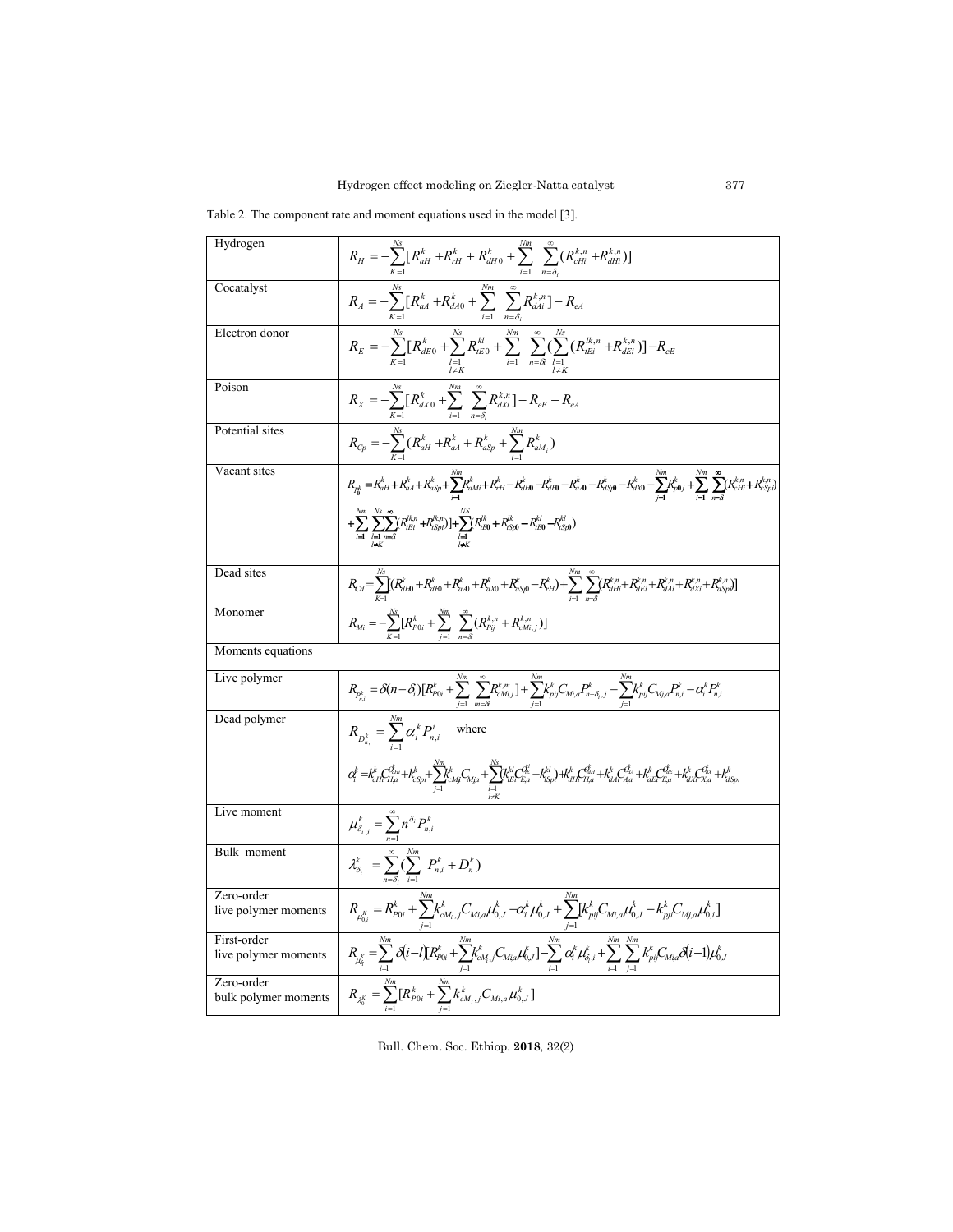| First-order<br>bulk polymer moments  | Nm<br>Nm<br>Nm<br>Nm<br>$\left[ R_{\lambda_{q_i}^k} = \sum_{i} \delta(i-l) R_{P0i}^k + \sum_{i} k_{cM_i,j}^k C_{Mi,a} \mu_{0,J}^k + \sum_{i}^{\cdots m} \sum_{j}^{\cdots m} \delta(i-l) k_{pj}^k C_{Mi,a} \mu_{0,J}^k \right]$<br>$i=1$<br>$i=1$<br>$i=1$<br>$i=1$ |
|--------------------------------------|--------------------------------------------------------------------------------------------------------------------------------------------------------------------------------------------------------------------------------------------------------------------|
| Second-order<br>bulk polymer moments | Ns Nm<br>Nm Nm<br>Ns<br>Nm<br>$R_{\lambda_2} = \sum \sum [R_{P0i}^k + \sum k_{cMji}^k C_{Mja} \mu_{0,i}^k] + \sum \sum$<br>$\sum \sum k_{pji}^k C_{Mja}(\mu_{0,i}^k + 2\mu_{1,i}^k)$<br>$K=1$ $i=1$<br>$i=1$<br>$k=1$<br>$i=1$<br>$i=1$                            |

Two very important notes should be considered about activation energy of Ziegler-Natta catalyst. First, it is independent of the hydrogen concentration [14]. Secondly, this is an intrinsic property of any catalyst and thus can be expected to differ from one type to another. The yield of the polymerization can be calculated by integrating the rate.

$$
Y_{calc} = \int_0^t R_P \cdot dt \tag{8}
$$

Amount of  $Y_{\text{calc}}$  is exactly equal to the area under the profile curve. If this value is multiplied by the amount by weight of the catalyst, the produced polymer will be obtained in each batch. In experimental, the yield is measured by weighing the dry product from batch polymerization (as summarized in Table 1 for this study). But in fact, much more monomers are entered to the reactor, as called consumed monomer, that a part of them are reacted and the other part remains as an unconverted monomer in liquid and gas phases. The model is capable calculated yield and consumed monomer, directly.

### *Hydrogen effect and dormant sites theory to determining*  $k_p$

Propagation reaction is the most important reaction in the polymerization. Accordingly, determining the value of constant  $(K_P)$  and activation energy  $(E_p)$  are inevitable for modeling. We have used from the latest theory in regarding the effect of hydrogen on the catalyst sites. The theory is well-known to dormant sites theory. According to the theory, Since a propylene molecule is asymmetric with respect to the double bond, it has been suggested that monomers may insert at the catalyst site in four distinct arrangements (head to tail, tail to tail, tail to head and head to head). Growing chain has two positions of dealing with other monomers (position 1- 2 and position 2-1). If growing chain reacts with position 2-1 of propylene, the dormant site will be created. Dormant sites are the drawback of propylene polymerization. Busico *et al.*, have measured the distributions of end groups in polypropylene in the presence of hydrogen and have suggested that if the propylene molecule inserts in the 2-1 mode, the rate of propagation is reduced due to steric hindrance by the Ti atom [25]. These results are supported by the end group analysis done by Chadwick *et al.* [26].

According to the dormant sites theory, increasing the hydrogen concentration decreases the concentration of the dormant sites. A series of general formulas in accordance with the dormant sites theory for modeling have been proposed by Weickert *et al.*, but the basis of their work was experimental and not attention to final product properties [14]. They are applied a "quasi-singlesite" model to explain the average behavior of the active sites. In addition, it is assumed that all active sites have the same average rate constants. The chain transfer with co-catalysts is neglected and a quasi-steady state is assumed for dormant sites.

In reality, the active sites of the catalyst are more or less covered by the polymer produced. The actual catalyst site concentration is between the maximum concentration of active sites  $C_{\text{max}}$ , and the concentration of dormant sites  $C_s$ . Therefore C from Eq. (6) can be written as the following:

 $C = C_{\text{max}} - C_{\text{S}}$  (9)

The concentration of the dormant sites can be calculated assuming the quasi-steady-state:

Bull. Chem. Soc. Ethiop. **2018**, 32(2)

378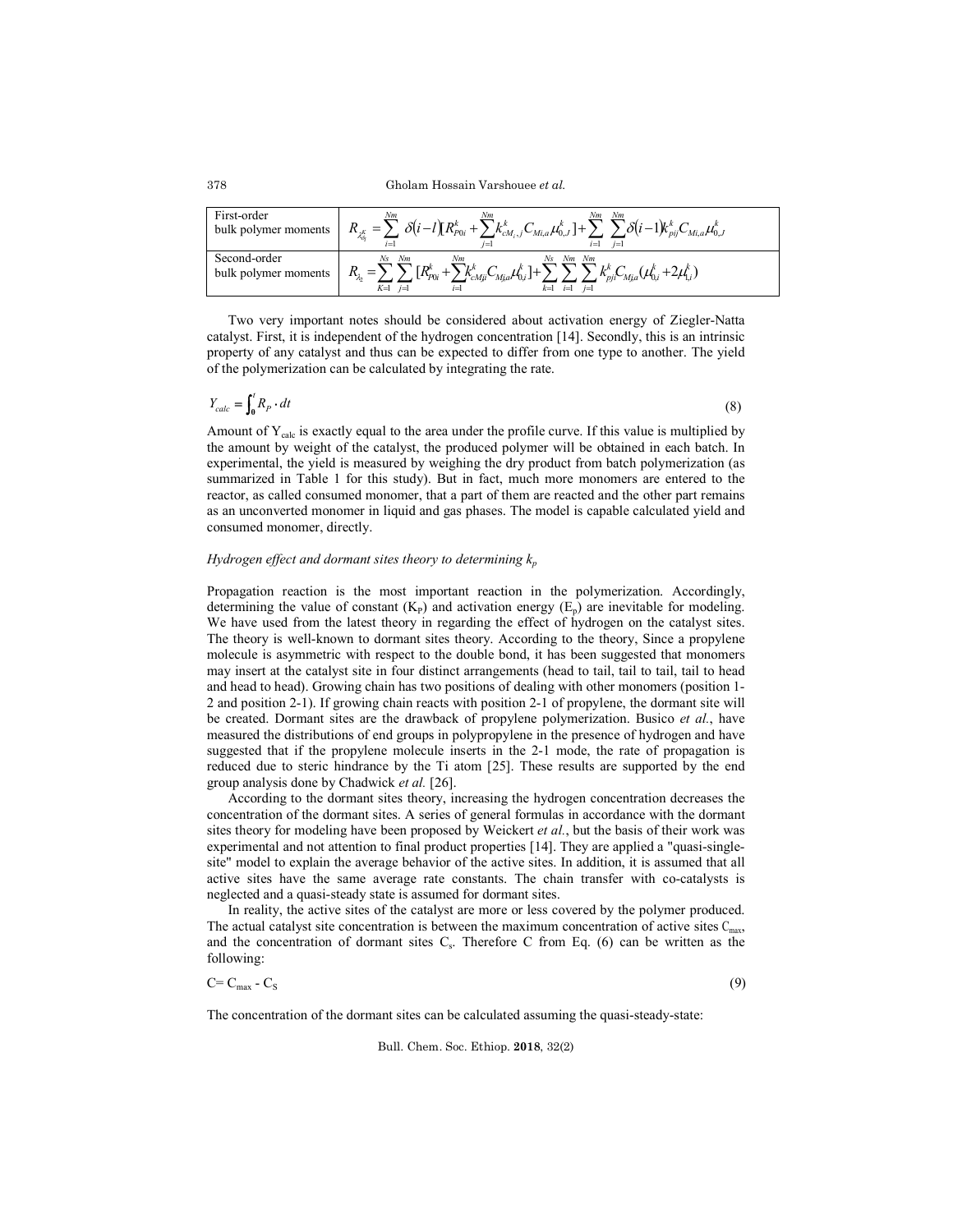$$
R_{S} = \mathbf{0} = K_{s}.C.C_{m} - K_{reh}.C_{s}.C_{H2} - K_{rem}.C_{s}.C_{m} \to \therefore C_{s} = \frac{K_{s}.C}{K_{reh}.X + K_{rem}}
$$
(10)

with  $K_{\rm s}$ ,  $K_{\rm reh}$  and  $K_{\rm rem}$  are rate constants for dormant sites formation, dormant sites reactivation by hydrogen and monomer reactions respectively. Where X is the hydrogen molar ratio  $X =$  $C_H/C_m$ . Combining equations (9) and (10) leads to:

$$
C = \frac{C_{\text{max}} \cdot (1 + K_1 \cdot X)}{1 + K_2 + K_1 X} \quad \text{where} \quad\n\begin{aligned}\nK_1 &= \frac{K_{\text{reh}}}{K_{\text{rem}}} \\
K_2 &= \frac{K_s}{K_{\text{rem}}} \\
\end{aligned}\n\tag{11}
$$

By inserting Eq. (11) in Eq. (6), we have the following equation.

$$
R_p = \frac{K_p.C_m.C_{\text{max}}.(K_1.X + 1)}{1 + K_1.X + K_2}
$$
\n(12)

 $R_p = K_p \cdot C_{\text{max}} \cdot C_m \cdot f_{H_2}$ 

Where:

$$
f_{H_2} = \frac{1 + K_1 X}{1 + K_2 + K_1 X}
$$

 $f_{H2}$  represents the fraction of active sites in the system. In the absence of hydrogen  $X = 0$ ,  $f_{H2}$  has the minimum amount. It means active sites of catalyst are at a minimum level in the polymerization system. Consequently, if  $f_{H2,max} = 1$ , namely 100% of catalyst sites are active in reaction.

## *Modeling algorithm*

In this study, we have outlined the algorithm for programming the mathematical model in a Matlab/Simulink environment, as shown in Figure 1(a). It is composed of two part; mainprogram (as named "Runsim") and subroutine (function file). For obtaining kinetic constants in the model, we propose a new method as iterative method algorithm by using consistency property of ODE's equation in Figure 1(B). The advantage of the method is more easy and trustable rather than the conventional manners; i.e. using directly from open literature [9] or estimating by trial and error [3]. For using the iterative method algorithm; only the initial guess of kinetic constants should be estimated by referring to open literature, afterward, the kinetic constants are adjusted for used the catalyst by the algorithm.

In this study, from literature [3, 9], the initial guess of kinetic constants was estimated and applied to the model, next the constants were exactly adjusted and determined in accordance with used the commercial catalyst in the set-up (experimental data) by the proposed algorithm in Figure 1(B). Investigating Figure 1(A) and  $(B)$  implies that the fairly accurate kinetic constants have been applied in the model.

### **RESULTS AND DISCUSSION**

Comparison of the model output and experimental results in different condition are summarized in Table 3. The model has been validated by experimental data (as shown in Figure 2; in the absence of hydrogen concentration with different temperature and Figure 3 at the constant reactor temperature (70 ºC) with different hydrogen concentration). As it can be seen the experimental results and model outputs had in an acceptable margin of error. The margin of errors might be justified for the following reasons: (i) the global error that is the summation of

Bull. Chem. Soc. Ethiop. **2018**, 32(2)

 $(12)$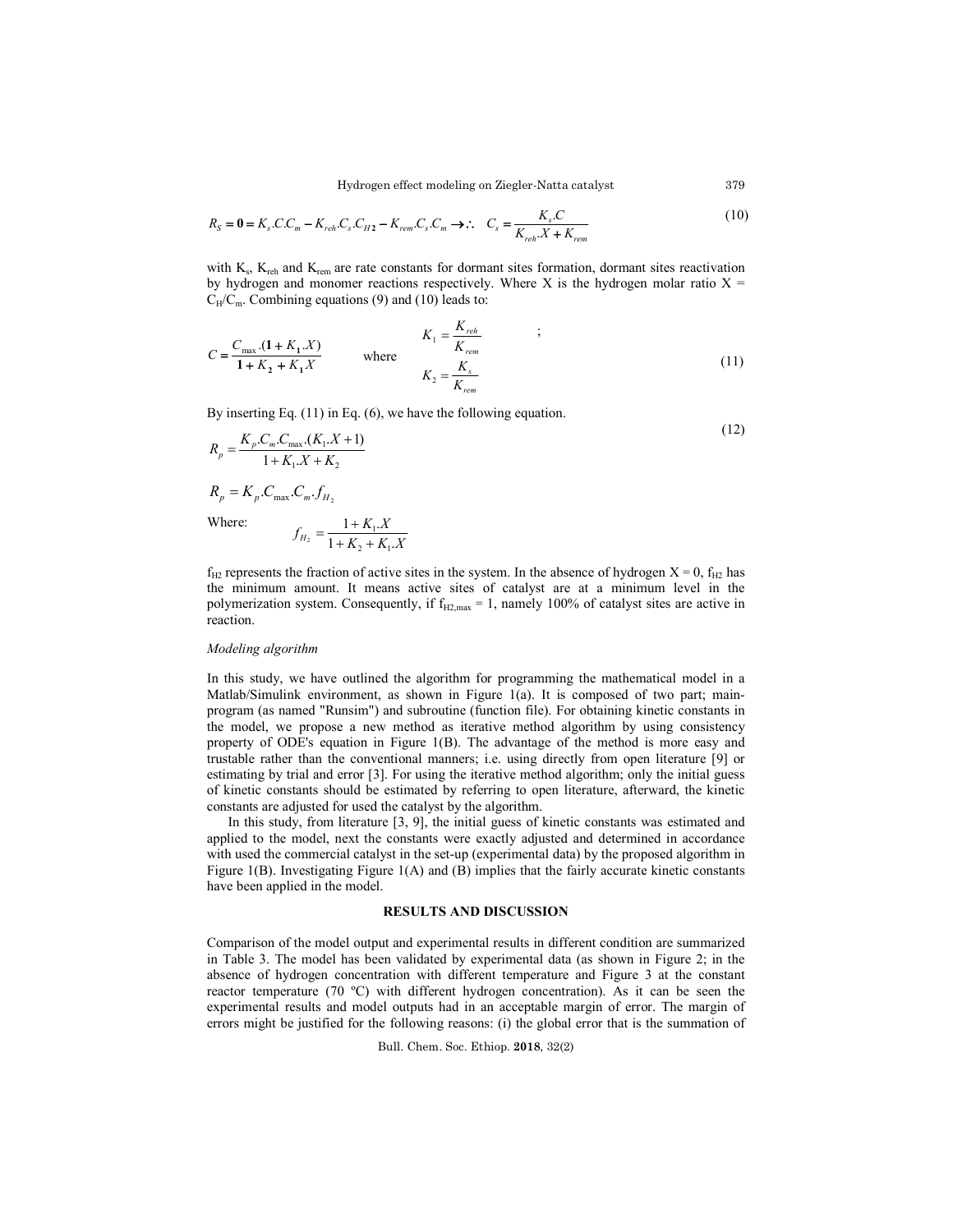



Figure 1. (A) The general algorithm modeling in this work and (B) the iterative methodology used to adjusting kinetic parameter (constants) in this work.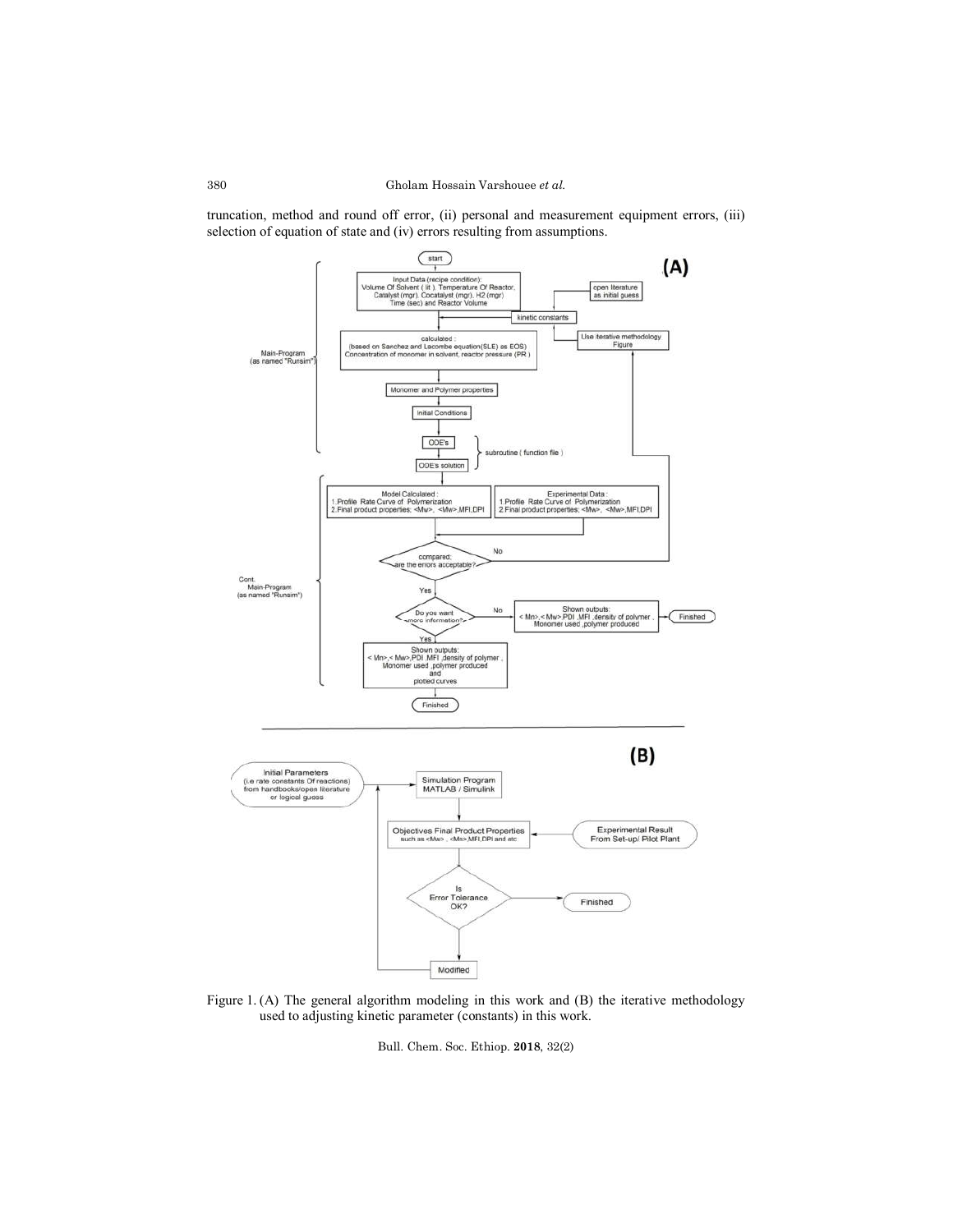| Recipe                    |                    |                     |                                                                    |                                                                                                                                                          | Results (experimental/model)                                                                                                           |            |                                                                                                 |                      |                |            |          |                        |
|---------------------------|--------------------|---------------------|--------------------------------------------------------------------|----------------------------------------------------------------------------------------------------------------------------------------------------------|----------------------------------------------------------------------------------------------------------------------------------------|------------|-------------------------------------------------------------------------------------------------|----------------------|----------------|------------|----------|------------------------|
| $_{\rm No}^{\rm B}$       | $\widehat{\Omega}$ | $\mathbb{H}_2$ (mg) | $\rm Cart}$                                                        |                                                                                                                                                          | ≺<br>ত                                                                                                                                 | $\rm Rp_0$ | $\mathbb{E}_{\widetilde{\mathbb{E}}}$                                                           | $\mathbf{X}_{\rm n}$ | $\mathbf{N}^*$ | <b>PDI</b> | NEI      | $\frac{\rho}{(k g/m)}$ |
| 1                         | 65                 | $\Omega$            | 20                                                                 | Exp. R <sup>1</sup>                                                                                                                                      | 63.29                                                                                                                                  | 5.01       | 1.42                                                                                            | 210259               | 863057         | 4.10       | 0.75     |                        |
|                           |                    |                     |                                                                    | Mod. $R^2$                                                                                                                                               | 65.13                                                                                                                                  | 5.19       | 1.42                                                                                            | 205570               | 834523         | 4.06       | 0.81     | 589.44                 |
| $\overline{c}$            | 70                 | $\theta$            | 20                                                                 | Exp. R                                                                                                                                                   | 72.66                                                                                                                                  | 6.5        | 1.95                                                                                            | 304642               | 1104374        | 3.63       | 0.42     |                        |
|                           |                    |                     |                                                                    | Mod. R                                                                                                                                                   | 76.40                                                                                                                                  | 7.46       | 1.98                                                                                            | 323780               | 1214440        | 3.75       | 0.33     | 619.37                 |
| 3                         | 75                 | $\theta$            | 20                                                                 | Exp. R                                                                                                                                                   | 63.07                                                                                                                                  | 8.85       | 2.04                                                                                            | 236154               | 1124367        | 4.76       | 0.4      |                        |
|                           |                    |                     |                                                                    | Mod. R                                                                                                                                                   | 67.25                                                                                                                                  | 8.92       | 2.13                                                                                            | 270243               | 1178300        | 4.36       | 0.36     | 614.62                 |
| 4                         | 70                 | 183                 | 10                                                                 | Exp. R                                                                                                                                                   | 81.33                                                                                                                                  | 11.2       | 2.27                                                                                            | 29962                | 144192         | 4.81       | 37       |                        |
|                           |                    |                     |                                                                    | Mod. R                                                                                                                                                   | 88.40                                                                                                                                  | 11.4       | 2.30                                                                                            | 32812.7              | 148874         | 4.54       | 36.99562 | 637.11                 |
| 5                         | 70                 | 274                 | 10                                                                 | Exp. R                                                                                                                                                   | 74.61                                                                                                                                  | 11.0       | 2.05                                                                                            | 24016                | 116939         | 4.87       | 62       |                        |
|                           |                    |                     |                                                                    | Mod. R                                                                                                                                                   | 76.81                                                                                                                                  | 11.2       | 2.35                                                                                            | 24981.1              | 123303         | 4.94       | 61.98627 | 620.01                 |
| 6 <sup>6</sup>            | 70                 | $2000^5$            | 10                                                                 | Exp. R                                                                                                                                                   |                                                                                                                                        |            |                                                                                                 |                      |                |            |          |                        |
|                           |                    |                     |                                                                    | Mod. R                                                                                                                                                   | 64.92                                                                                                                                  | 9.34       | 2.81                                                                                            | 9952.25              | 70163.4        | 7.06       |          |                        |
| 7 <sup>7</sup>            | 70                 | $2500^8$            | 10                                                                 | Exp. R                                                                                                                                                   |                                                                                                                                        |            |                                                                                                 |                      |                |            |          |                        |
|                           |                    |                     |                                                                    | Mod. R                                                                                                                                                   | 61.26                                                                                                                                  | 8.74       | 2.97                                                                                            | 8353.86              | 61651.5        | 7.38       |          |                        |
|                           |                    |                     |                                                                    |                                                                                                                                                          |                                                                                                                                        |            | X: Hydrogen molar ratio, it is calculated by Aspen Software polymer software based on SLE (SOE) |                      |                |            |          |                        |
| Experimental result       |                    |                     | $^5$ 2000 mg H <sub>2</sub> is equivalent to 0.0206 molar ratio X. |                                                                                                                                                          |                                                                                                                                        |            |                                                                                                 |                      |                |            |          |                        |
| <sup>2</sup> Model result |                    |                     | Mathematically calculated. But in fact, this product is off or wax |                                                                                                                                                          |                                                                                                                                        |            |                                                                                                 |                      |                |            |          |                        |
|                           |                    | grade.              |                                                                    |                                                                                                                                                          |                                                                                                                                        |            |                                                                                                 |                      |                |            |          |                        |
|                           |                    |                     |                                                                    | <sup>3</sup> 18 mg H <sub>2</sub> is equivalent to 0.00466 molar <sup><math>7</math></sup> 2500 mg H <sub>2</sub> is equivalent to 0.0243 molar ratio X. |                                                                                                                                        |            |                                                                                                 |                      |                |            |          |                        |
| ratio X.                  |                    |                     |                                                                    |                                                                                                                                                          |                                                                                                                                        |            |                                                                                                 |                      |                |            |          |                        |
|                           |                    |                     |                                                                    |                                                                                                                                                          | $427$ mg H <sub>2</sub> is equivalent to 0.00703 molar <sup>8</sup> Mathematically calculated. But in fact, this product is off or wax |            |                                                                                                 |                      |                |            |          |                        |
| ratio X.                  |                    |                     | grade.                                                             |                                                                                                                                                          |                                                                                                                                        |            |                                                                                                 |                      |                |            |          |                        |

Table 3. Summarized recipe for polymerization; summarized polymerization recipe; model and experimental output results.

After validated model, the data run 6 and 7 come from the model. The results from Table 3 demonstrated that in the absence of hydrogen, the polymerization rate increased up to 70  $^{\circ}$ C and then decreased at 75 °C. This claim can be verified by investigating the yield amount of products. Because of the polymerization rate has a direct impact on the yield. Meanwhile, increasing reaction temperature leads to increasing deactivation constant  $(K_d)$  of the catalyst. This conclusion is one of the important constraints of the reaction.

By referring to Table 3, the other important conclusion is that increasing reaction temperature leads to decreasing yield of the catalyst. The reason for this phenomenon might be justified due to catalyst deactivation by over reduction of the catalyst sites or via alkylation process with the Lewis base [27].

In order to investigate the effect of varying the hydrogen concentration on the profile polymerization rate, Figure 3 has been plotted at 70 °C reactor temperature. Because it is concluded that 70 °C reactor temperature is the best condition with a maximum yield of catalyst (Table 3; comparing yield for run (1, 2 and 3)). To verify the performance of the model, Figure 3 is compared the experiment with the model profile polymerization rate. Figure 3 indicates that each of both profile rate in the same condition has a fairly good consistent with each other in an acceptable margin of error. On the other hand, the error margin of final product properties such as  $M_{w}$ , DPI, and MFI between model output results and experimental data is acceptable as well (Table 3). Accordingly, it is concluded that the model has been validated.

It is worth mentioning that according to Arrhenius equation, the overall activation energy for the polymerization  $(E_a)$  is dependent on temperature and independent on hydrogen concentrations [14]. The overall activation energy has been calculated by Eq. (6) and Figure 4(A). It is notable that the activation energy obtained in this work is in line with the literature data as shown in Table 4. From Figure  $5(A)$ , the constants of Eq. (5) could be estimated for predicting MFI by average  $M_w$ .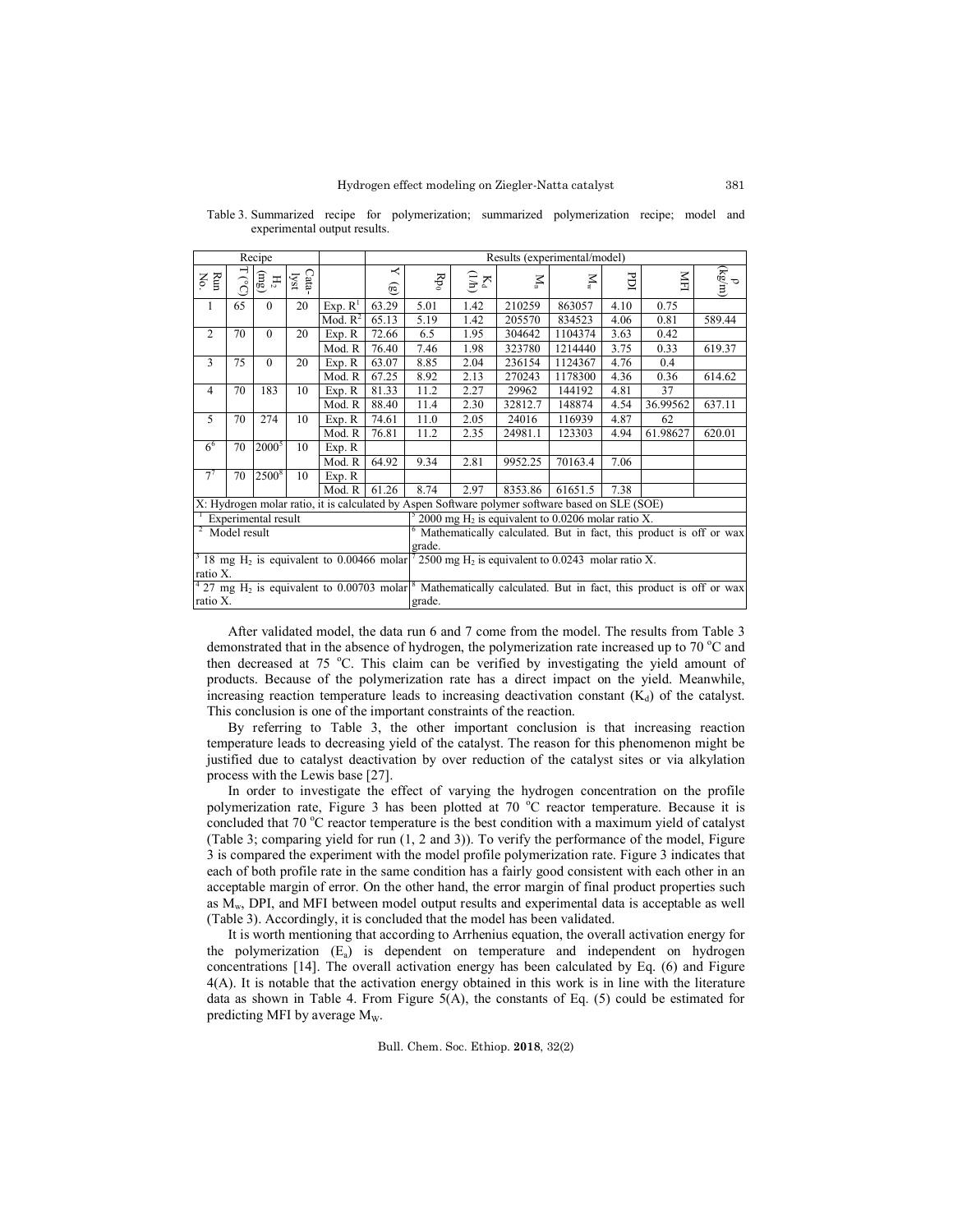

Figure 2. The comparison of experimental and model profile rate in the absence of hydrogen at a different temperature: (a) the comparison of the model and experimental altogether; run (1, 2, 3) and (b) the comparison of the model and experimental run 2.



Figure 3. The comparison of experimental and model profile rate in the presence of different hydrogen concentration at the constant temperature 70 **º**C.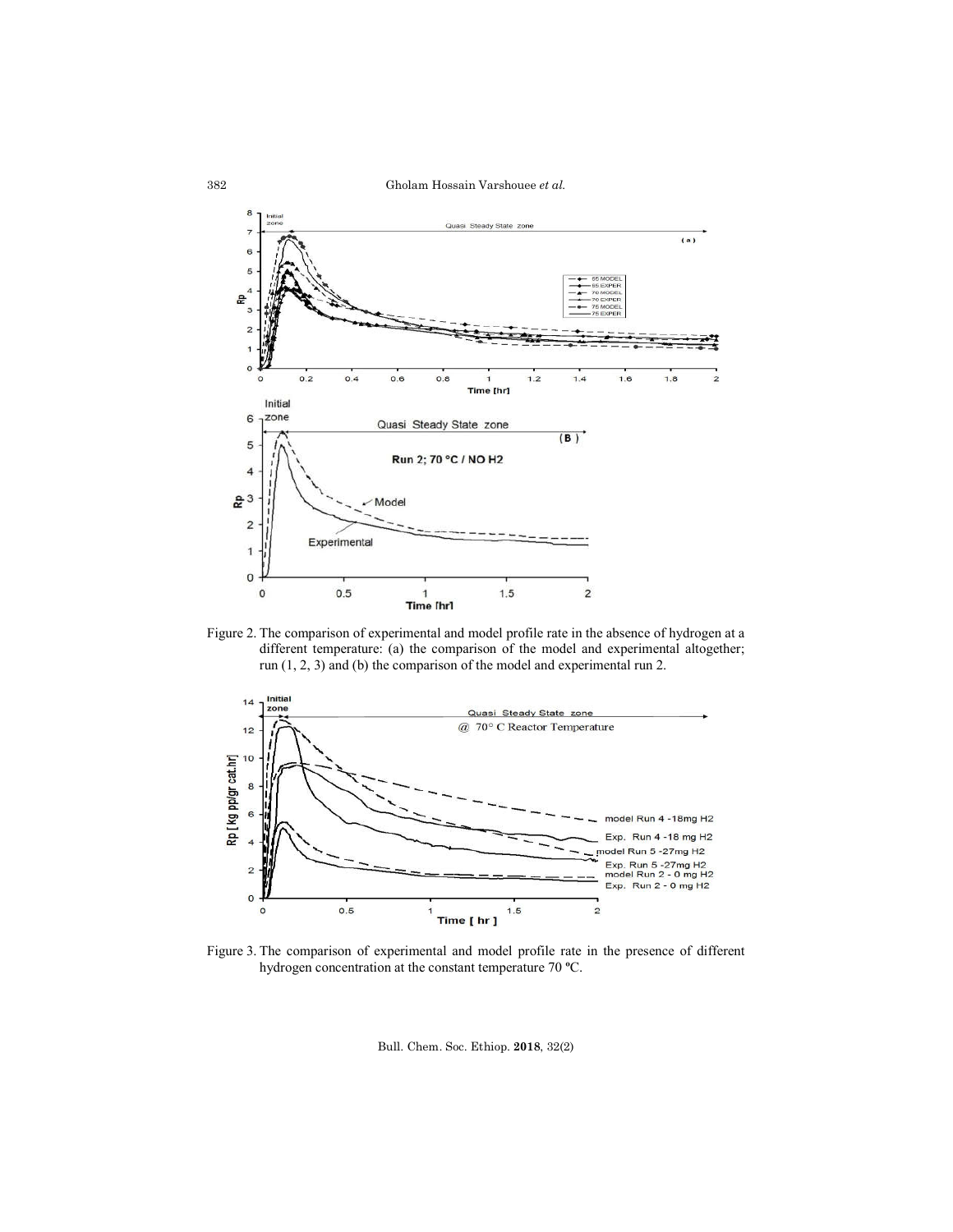

Figure 4. (A) obtaining  $E_a$  by Arrhenius plot of the initial polymerization rates  $Rp_0$  at a different temperature; obtaining constants of Eq.  $(6)$ , the relation of  $M_w$  with MFI and  $(B)$ calculation of propagation constant  $K_p$  and  $E_p$  by using Eq. (15).

Table 4. The compaction of reported activation energies  $(E_a)$  in propylene polymerization system.

| Catalyst system                                            | Phase       | $E_a$ (kJ/mol) | Reference              |
|------------------------------------------------------------|-------------|----------------|------------------------|
| $\delta$ -TiCl <sub>3</sub> (1/3)AlCl <sub>3</sub> /DEAC   | Slurry      | 53.9           | Yuan et. al. [28]      |
| <b>TiCl</b> <sub>2</sub> /DEAC                             | Slurry      | 57.7           | Soares et. al. [18]    |
| $MgCl2/TiCl4/phthalate/silane/TEA$                         | Liquid pool | 58.6           | Al-haj Ali et al. [14] |
| $MgCl2/TiCl4/phthalate/silane/TEA$                         | Slurry      | 55.53          | This study (Exp.)      |
| MgCl <sub>2</sub> /TiCl <sub>4</sub> /phthalate/silane/TEA | Slurry      | 53.05          | This study (Model)     |

Equation (12) or polymerization rate has three parameters that should be determined (i.e.  $K_p$ ,  $k_1$ , and  $k_2$ ). The fit is done in two steps, in the first step the value of  $(k_p/(1 + k_2))$  is obtained by putting  $X = 0$  (no hydrogen), then the values of  $k_1$  and  $k_2$  are estimated. The first step: as the active sites of catalyst are heterogeneity, the calculated value of  $K<sub>P</sub>$  is an average amount. This value is determined using the experiments without hydrogen, run 1, 2 and 3. When no hydrogen is used,  $f_{H2}$  can be rewritten as:

If  $X = 0$  (no hydrogen); Eq. (12) converts to the following equation:

$$
R_{p_0} = \frac{R_{p_0}'}{\rho_m} = \frac{K_p'}{1 + K_2} \tag{13}
$$

where  $R'_{p_0}$  [mol/L.s] and  $R_{p_0}$  [kg/g<sub>cat</sub>.h], and with rearrangement we have.

Here  $\rho_m$  is monomer density. The Arrhenius plot for  $(K_P/I+k_2)$ , Figure 4(B), shows an excellent fit with a linear correlation coefficient  $(R^2)$  of 0.9967. Based on these results, the dependency of  $(kp/l + k<sub>2</sub>)$  on reaction temperature has the following form:

$$
K_p = K_{p_0} \cdot (1 + K_2) \cdot \exp(-\frac{E_p}{R \cdot T})
$$
\n(14)

Then we have:

$$
Ln(\frac{R_{p_0}}{\rho_m}) = Ln(\frac{K_p}{1 + K_2}) = Ln(K_{p_0}) - \frac{E_p}{RT}
$$
\n(15)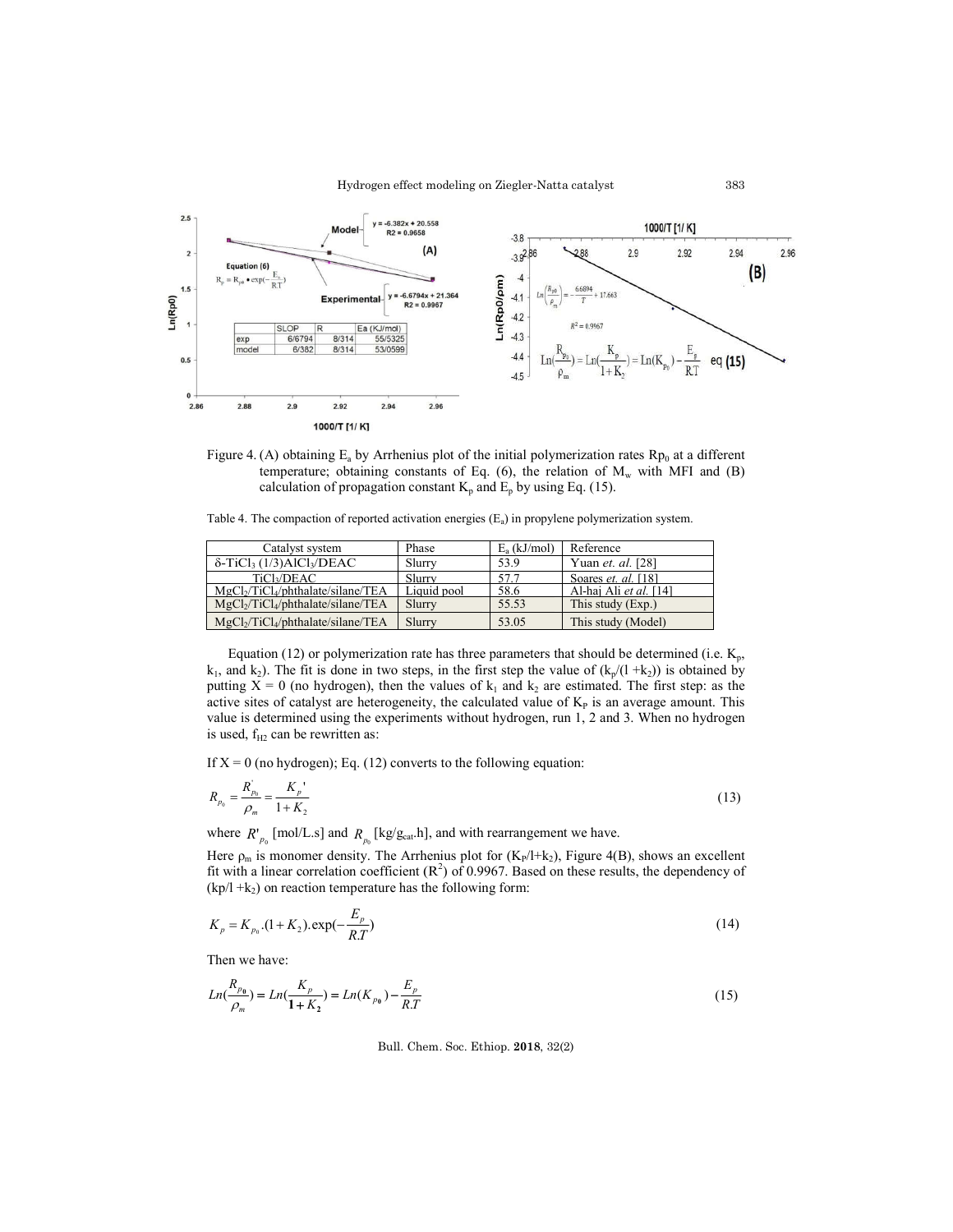From the slope of the fitted line in Figure 4(B), the activation energy of propagation reaction of the polymerization  $E_p$  is obtained. Table 5 shows the summarized results from this research (in the slurry process) and compared with the other researcher (in bulk process). The results of the model are in line with what was expected.

Since the most reactions in the polymerization belong to propagation reactions, as expected, the overall activation energy  $E_a$  should be very close to the propagation activation energy  $E_b$ . Therefore, with calculating and comparing of  $E_p$  with  $E_a$  at least error, it could be a criterion of the accuracy and validity of the model.

For calculating  $E_p$  is by means of dormant site generation theory by using Eq. (15) and plotting in Figure 4 (B). The figure shows an excellent fit with a linear correlation coefficient  $(R<sup>2</sup>)$  of 0.9967. Then from the slop of the fitted line in Figure 4(B), E<sub>p</sub> is obtained. It is interesting to note that with comparing  $E_a$  and  $E_p$ , the difference is only 4% error (Table 5). This is another reason that the model was well enough validated. In addition, the Dormant Site Generation Theory has accurately justified the profile curve rate of propylene polymerization.

In this respect, Al-haj Ali *et al.* [14], using the experimental method in liquid pool media, have been calculated  $E_a$  and  $E_p$  with approximately 12.8% error (Table 5). Therefore, this error difference has a significant effect on the subsequent calculations such as  $Rp_0$ ,  $K_1$ , and  $K_2$ (summarized in Table 5).



Figure 5. (a) Obtaining constants of Eq. (5), the relation of  $M_w$  with MFI and (b) the relation of the fraction of active sites by hydrogen concentration in system  $f_{H2}$ .

|                                       | Condition                                                                                                                                       | Overall $E_a$<br>[kJ/mol] | $E_{p}$<br>[kJ/mol] | Error<br>$\frac{0}{0}$ | $K_{p_0}$<br>$[m^3/gr_{cat}.hr]$ | $K_2$<br>$[ - ]$ |  |  |  |
|---------------------------------------|-------------------------------------------------------------------------------------------------------------------------------------------------|---------------------------|---------------------|------------------------|----------------------------------|------------------|--|--|--|
| Al-haj Ali et al. [14]<br>slurry-bulk | Liquid pool                                                                                                                                     | 58.6                      | 67.22               | 12.82                  | $6.41\times10^{8}$               | 8.02             |  |  |  |
|                                       | $K_1 = -32.2 \cdot T^2 + 2.26 \cdot T - 3.86 \times 10^6$<br>MgCl <sub>2</sub> /TiCl <sub>4</sub> /phthalate/silane/TEA<br>Catalyst system:     |                           |                     |                        |                                  |                  |  |  |  |
|                                       | Slurry in heptane                                                                                                                               | 53.0599                   | 55.61               | 4.5                    | $4.69\times10^{6}$               | 8.97             |  |  |  |
| This work                             | $K_1 = -1.529 \cdot T^2 + 555.24 \cdot T - 4.226 \times 10^6$<br>MgCl <sub>2</sub> /TiCl <sub>4</sub> /phthalate/silane/TEA<br>Catalyst system: |                           |                     |                        |                                  |                  |  |  |  |

Table 5. The comparison of the kinetic constants obtained in this work with literature work.

By using the dormant theory, Eq. (12) is obtained. On the other hand,  $K_1$  and  $K_2$  can be estimated using the output of the model and Figure 4(a). The equation predicts the fraction of the catalyst active sites via hydrogen molar ratio (X). For instance, if there is no hydrogen in the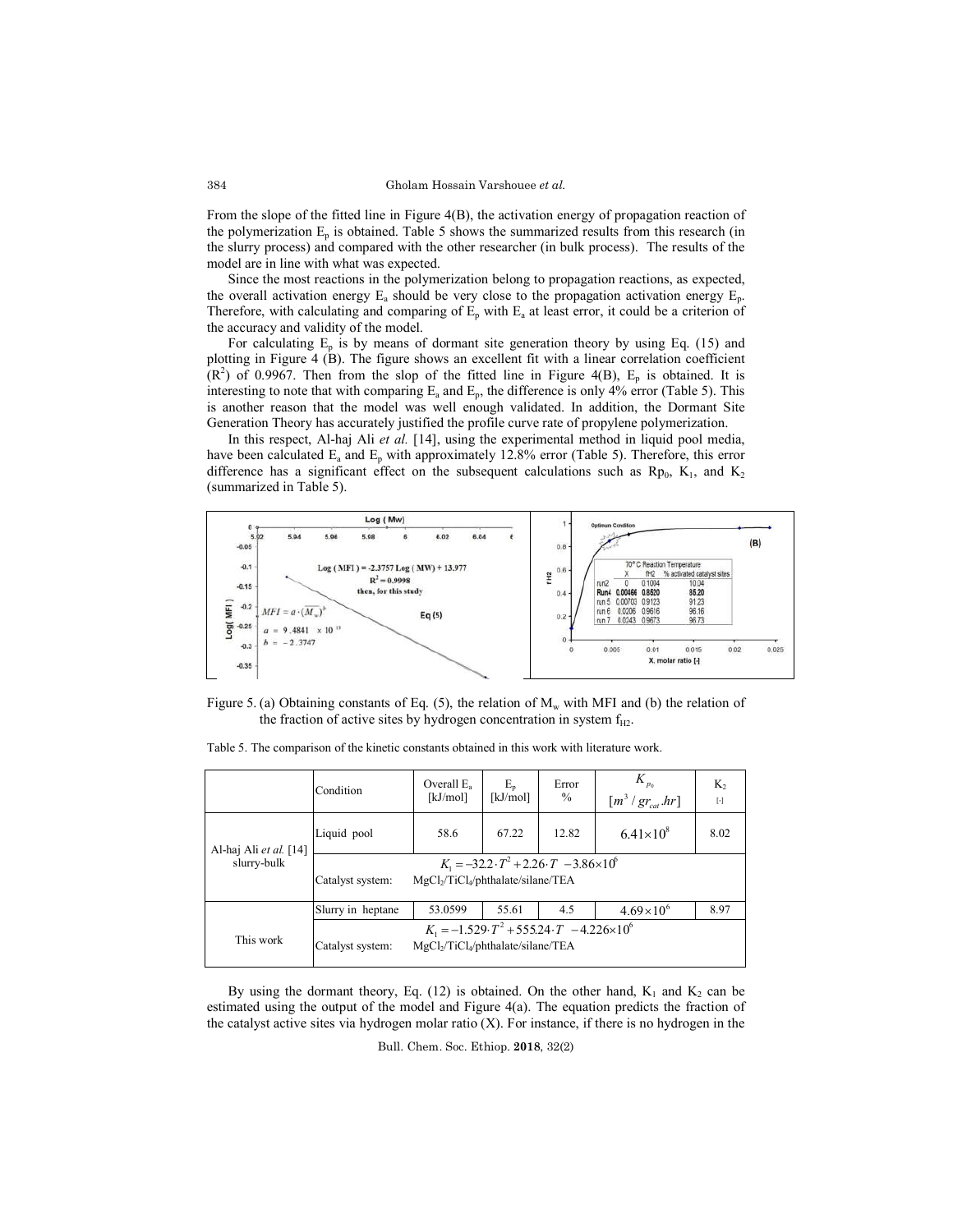polymerization system  $(X = 0)$ , only 10% of the potential of the catalytic is active, and about 90% of it is laid down and unused (Figure 5(B)). The impact of this issue on Y and Rp<sub>0</sub> is exactly clear and the model is able to predict that (Table 3). Then, by increasing very slightly hydrogen content such as  $X = 0.00466$ , speedily increasing fraction activated sites of the catalyst  $(85.5%)$  (Figure  $5(B)$ ). But the increasing hydrogen content caused to be increasing deactivation catalyst  $K_d$  (Table 3). It is not very desirable due to quickly deactivation of the catalyst. On the other side, the increased hydrogen content has an inverse effect on the  $Rp_0$  and Y, in the other words; it may lead to changing final product properties and even producing off-grade or wax product.

### **CONCLUSION**

In this paper, it has been presented a validated mathematical model based on moment approach for an isothermal slurry polymerization of propylene with Ziegler-Natta catalysts. that cable to calculate the most important indices of final product properties, such as melt flow index (MFI), number average molecular weight  $(M_n)$ , weight average molecular weight  $(M_w)$  and poly dispersity index (PDI), and hydrogen response of propylene polymerization system. The model output was in good agreement with experimental results and revealed. At the 70 °C temperature, the PDI was a minimum amount, indicating optimum polydispersity of polymer chains. In absence of hydrogen, increase in temperature led to a reduction of molecular weight and enhancement of MFI. The activation energy did not depend on the presence and absence of hydrogen as well as hydrogen concentration. The model could be able to predict deactivation constant of unknown catalyst in the presence or absence of hydrogen in the polymerization system.

## **REFERENCES**

- 1. Shaffer, W.K.A.; Ray, W.H. Polymerization of olefins through heterogeneous catalysis. XVIII. A kinetic explanation for unusual effects. *Appl. Polym. Sci*. **1997**, 65, 1037-1052.
- 2. Busico, V.; Cipullo, R.; Mingione, A.; Rongo, L. Accelerating the research approach to Ziegler–Natta catalysts. *Ind. Eng. Chem. Res.* **2016**, 55, 2686-2695.
- 3. Reginato, A.S.; Zacca, J.J.; Secchi A.R.; Modeling and simulation of propylene polymerization in nonideal loop reactors. *AIChE J.* **2003**, 49, 2642-2654.
- 4. Neto, A.G.M.; and Pinto, J.C.; Steady-state modeling of slurry and bulk propylene polymerizations. *Chem. Eng. Sci*. **2001**, 56, 4043-4057.
- 5. Mckenna T.F.; Dupuy, J.; Spitz, R. Modeling of transfer phenomena on heterogeneous Ziegler catalysts: Differences between theory and experiment in olefin polymerization (an introduction). *Appl. Polym. Sci*. **1995**, 57, 371-384.
- 6. Sarkar, P.; Gupta, S.K. Steady-state simulation of continuous-flow stirred-tank slurry propylene polymerization reactors. *Polym. Eng. Sci.* **1992**, 32, 732-742.
- 7. Sarkar, P.; Gupta, S.K. Dynamic simulation of propylene polymerization in a continuous flow stirred tank reactors. *Polym. Eng. Sci.* **1993**, 33, 368-374.
- 8. Sarkar, P.; Gupta, S.K. Modelling of propylene polymerization in an isothermal slurry reactor. *Polymer* **1991**, 32, 2842-2852.
- 9. Luo, Zh.H.; Zheng, Y.; Cao, Z.K.; Wen, S.H. Mathematical modeling of the molecular weight distribution of polypropylene produced in a loop reactor. *Polym. Eng. Sci.* **2007**, 47, 1643-1649.
- 10. Chatzidoukas, C.; Perkins, J.D.; Pistikopoulos, E.N.; Kiparissides, C. Optimal grade transition and selection of closed-loop controllers in a gas-phase olefin polymerization fluidized bed reactor. *Chem. Eng. Sci.* **2003**, 58, 3643-3658.
- 11. Samson, J.J.C.; Bosman, J.B.; Weickert, G.; Westerterp, K.R. Liquid-phase polymerization of propylene with a highly active Ziegler-Natta catalyst. Influence of hydrogen, cocatalyst, and electron donor on reaction kinetics. *J. Polym. Sci. Part A: Polym. Chem.* **1999**, 37, 219- 232.